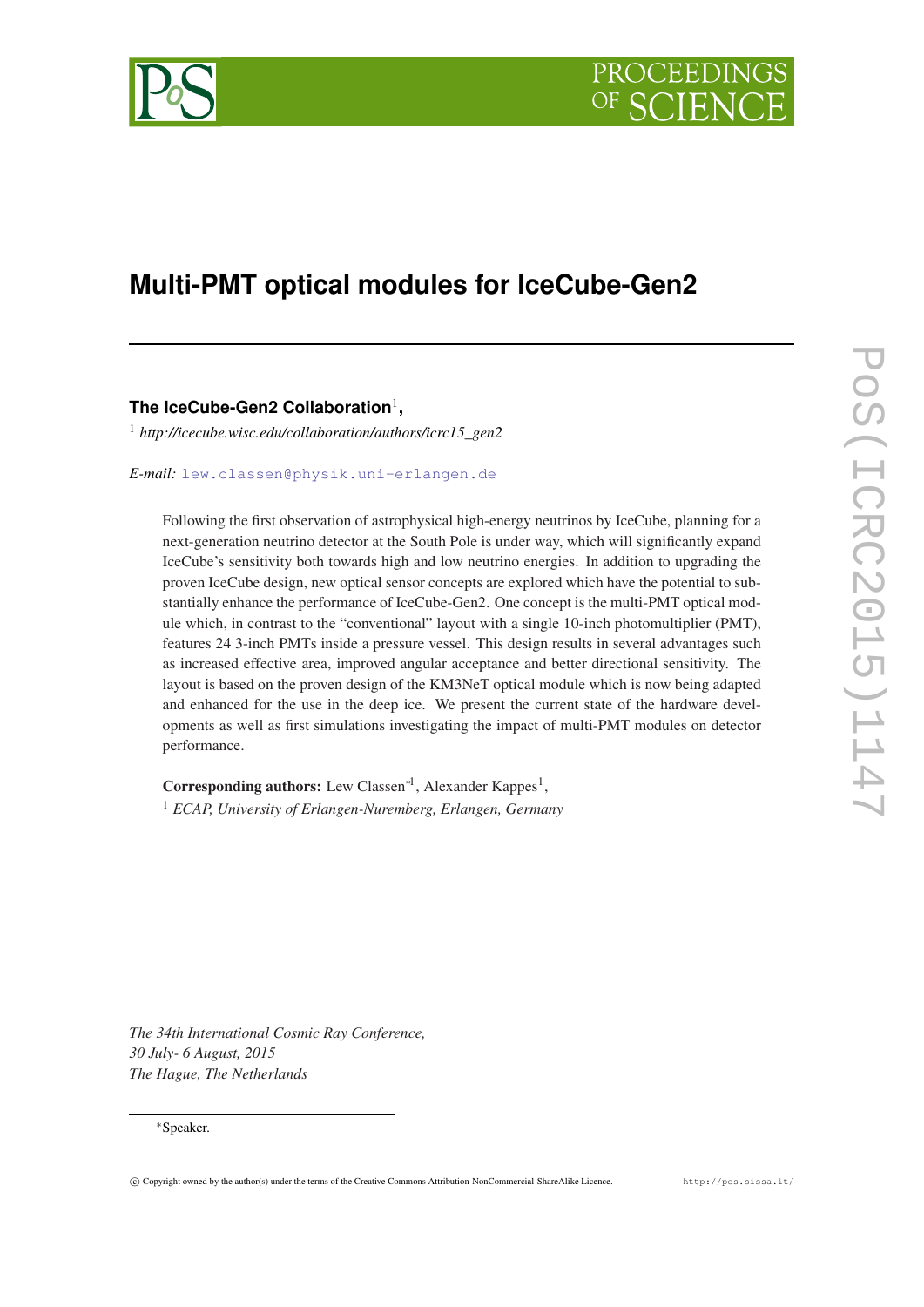# 1. Multi-PMT concept

Currently operating large volume neutrino telescopes, namely IceCube [\[1\]](#page-7-0), ANTARES [[2](#page-7-0)] and BAIKAL [\[3\]](#page-7-0), are composed of optical modules with a single large photomultiplier tube (PMT). The IceCube DOM, for instance, consists of a 13-inch glass sphere housing a 10-inch Hamamatsu R7081-2 PMT [[4](#page-7-0)] a  $\mu$ -metal cage and digitization electronics [\[5\]](#page-7-0). In contrast, a multi-PMT optical module, first developed for the KM3NeT neutrino telescope, houses an array of several small PMTs and their read-out electronics [[6](#page-7-0)]. One of the main drivers for the development was the reduction of the number of costly and risky underwater connectors present in the ANTARES design. However, the approach has a number of other attractive advantages compared to the conventional design at a similar overall price per photocathode area:

- Increase of photocathode area: The photocathode area of ten 3-inch PMTs roughly corresponds to that of one 10-inch tube. Thus a multi-PMT DOM containing several tens of 3-inch PMTs is equivalent to several conventional IceCube optical modules.
- Superior photoelectron counting: The number of photoelectrons can be more directly derived from the number of hit PMTs compared to the extraction from a multi-photoelectron signal waveform.
- Improved angular acceptance: With the distribution of the photocathode area across the total solid angle, a near homogeneous  $4\pi$  coverage can be achieved (see Fig. [3\)](#page-5-0).
- Directional sensitivity: The orientation of the hit PMT carries information on the direction of the incoming photon that can be used in the reconstruction.

The hardware functionality and physics capability of the multi-PMT concept have been demonstrated in-situ with the deployment and operation of KM3NeT prototypes in the Mediterranean [\[7\]](#page-7-0). As its properties give the multi-PMT module the potential to significantly enhance the performance of future neutrino detectors, it is, together with the WOM [\[8\]](#page-7-0) and the D-Egg [[9](#page-7-0)], one of the new optical sensor concepts under investigation for the IceCube-Gen2 project [[10\]](#page-7-0).

# 2. Prototype development for IceCube-Gen2: The mDOM

### 2.1 Hardware design

The adaptation of the multi-PMT layout for a deep-ice environment benefits from the research and development made for KM3NeT, in particular from the availability of suitable three-inch PMTs and corresponding low-power high voltage circuitry. However, the use in deep ice requires a major redesign of the pressure vessel. The constraints of using the currently available drilling technology and avoiding significant increase of costs limit the module diameter to approximately 14 inches (∼ 356mm) while the sensitive area of the module would benefit from an increase in diameter. As a trade-off, the form will slightly diverge from that of a perfect sphere in order to maximize the number of PMTs per module resulting in two 14-inch hemispheres with cylindrical extensions of a few centimeters (see Fig. [1\)](#page-2-0). Given the dimensions of currently available PMT prototypes,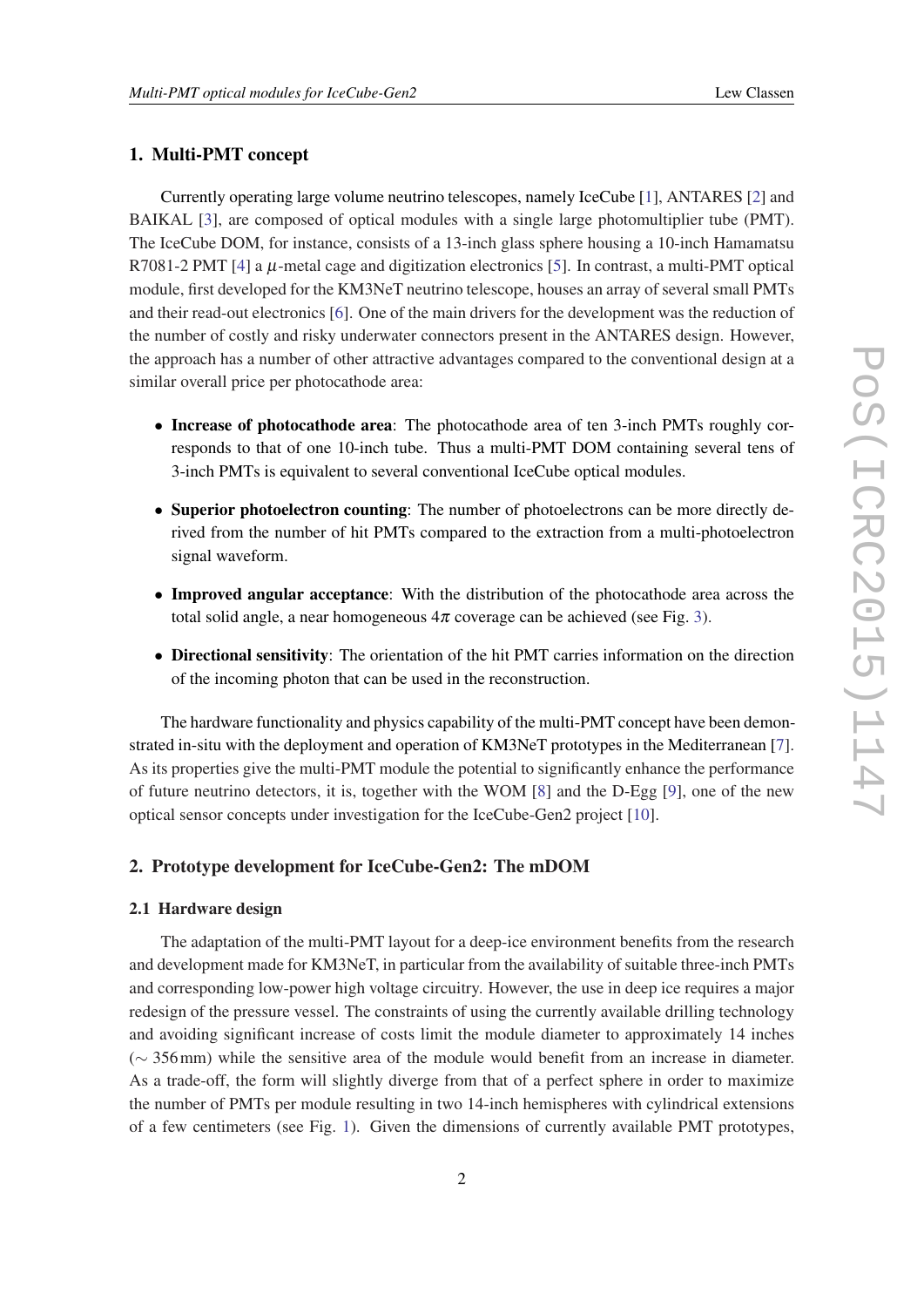<span id="page-2-0"></span>

Figure 1: Left: Technical drawing of a mDOM hemisphere. Dimensions are given in mm. Right: Artist's impression of the planned mDOM highlighting the main components. The black holding structure in the bottom hemisphere is omitted in the upper hemisphere to better illustrate the internal components and arrangement.

each hemisphere will be able to house twelve 3-inch PMTs. A crucial requirement on the vessel stability is imposed by the in-ice ambient pressure. IceCube measurements indicate that during refreezing of the water column the vessel has to sustain a pressure of up to 700 bar (∼ 10,000 psi). As corresponding glass housings are currently not commercially available, negotiations with a glass manufacturer (Nautilus GmbH) are under way to develop a suitable design for the project. For positioning of the PMTs and auxiliary equipment inside the vessel a supporting structure has been designed. First prototypes were produced from polyamide (type PA 2200 [[11\]](#page-7-0)) using laser sintering by a commercial company. For mass production, alternative, more cost-effective production methods are also taken into consideration.

#### 2.2 Photomultiplier tubes

At present two companies (Hamamatsu<sup>1</sup>, ET Enterprises<sup>2</sup>) provide 3-inch PMTs<sup>3</sup> for KM3NeT which are also considered for the use in the IceCube-Gen2 module. These were optimized to fit predefined requirements (see [[12](#page-7-0)]). An excerpt of the achieved performance is listed in Tab. [1.](#page-3-0) For details on test procedures see [[13](#page-7-0)] and [[14\]](#page-7-0). For prototyping, R12199-02 PMTs by Hamamatsu will be used. However, with its bigger photocathode diameter and shorter tube length, the type D792KFL PMT supplied by ET Enterprises is also well suited for the use in the project. Further

<sup>1</sup><http://www.hamamatsu.com/us/en/index.html>

<sup>2</sup><www.et-enterprises.com>

<sup>&</sup>lt;sup>3</sup>The diameters of the originally available 3-inch PMTs ( $\sim$  76mm) have been increased by the manufacturers: to 80 mm for the R12199-02 by Hamamatsu, and to 86 mm in the case of D792KFL by ET Enterprises.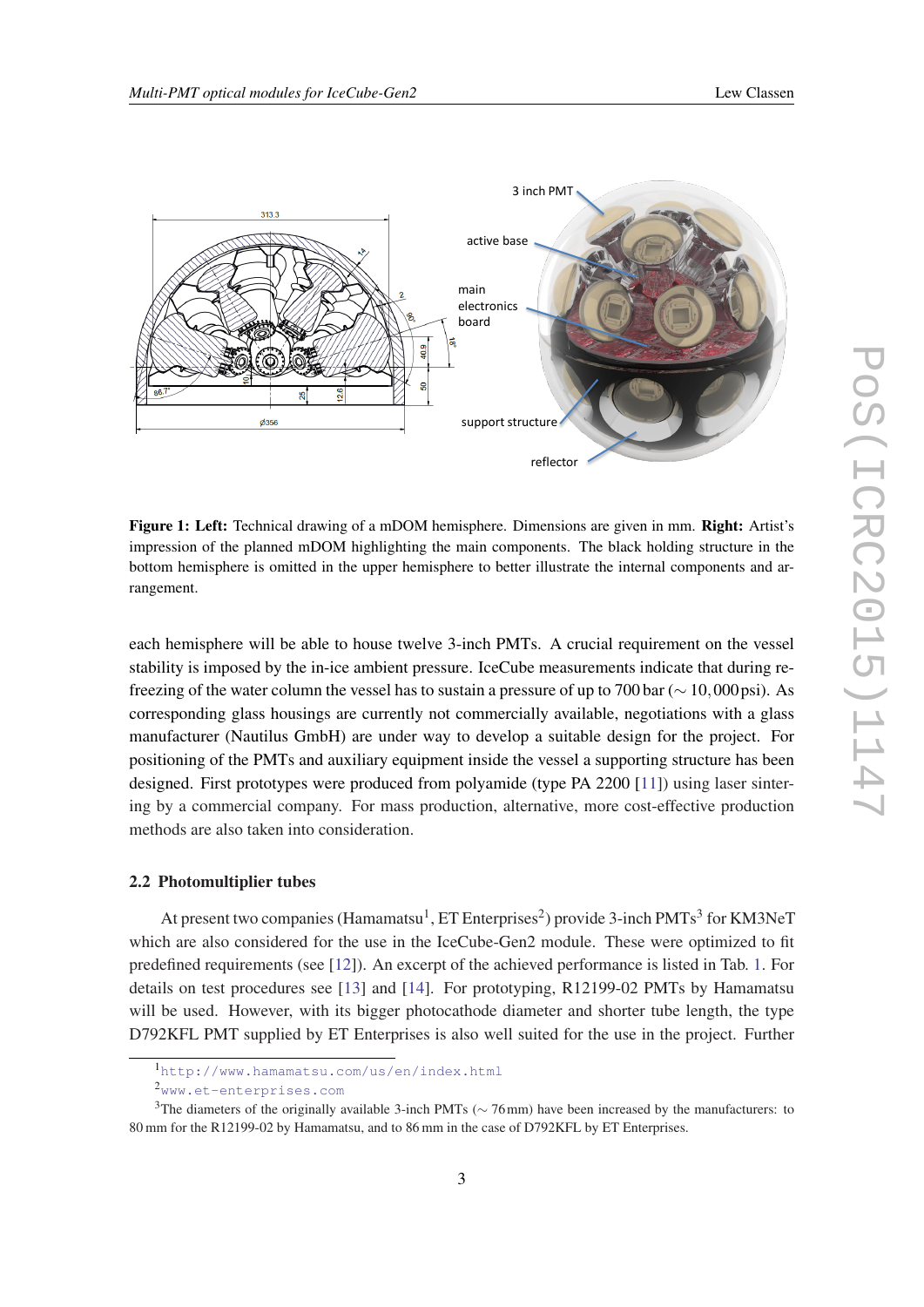<span id="page-3-0"></span>candidate PMTs might become available from  $HZC<sup>4</sup>$  (producing 3-inch PMTs since mid-2013) and MELZ<sup>5</sup> (prototype presented in April 2015). However, the results of tests performed on initial HZC specimen do not meet with the KM3NeT requirements yet, especially concerning dark rate [[15\]](#page-7-0). Technical modifications of PMT characteristics can be considered once specific requirements are defined for IceCube-Gen2, e.g. lower values are desirable for the dark rate in order to take full advantage of the low background environment in the deep glacial ice.

The utilization of hemispherical PMTs attached to the inner surface of a spherical pressure vessel with lower curvature results in significantly increased mean thickness of gel traversed by the photons arriving from high inclinations which leads to losses due to absorption and reflection. Furthermore, as thick gel layers are costly, in practice the holding structure would be constructed such that it shadows these photons thereby reducing the effective area. Therefore, reflectors in the form of hollow cone rings are used (see Fig. [1](#page-2-0), right). These reflector rings, cut and formed from coated aluminum sheets (ALMECO V95100, [[16\]](#page-7-0)), redistribute the angular acceptance from high to low inclinations (see Fig. [2](#page-4-0)) thus increasing sensitivity of the PMTs in the central  $\pm 50^\circ$  direction by about 30%.

The polarity of the high voltage applied to the PMT is a major decision. A PMT can be operated either with its photocathode at negative high voltage and the anode at ground potential (negative polarity) or, in the case of positive polarity, the cathode is grounded and the anode connected to positive high voltage. Both approaches come with their respective advantages and limitations: While the output of a PMT at negative polarity can be directly fed into read-out electronics, positive polarity demands galvanic separation of the anode (e.g. using a capacitor) which affects the quality of the output. On the other hand, a photocathode at high negative potential promotes increased and unstable dark rates. This effect is more pronounced if objects at ground potential are placed near the PMT, in particular near the photocathode area, like the metal reflectors in case of the mDOM.

Long-term measurements have shown that optical gel covering the photocathode area significantly improves the stability of the dark rate. Whether the gel is sufficiently effective for use of negative high voltage polarity in the mDOM without losing the advantage of low environmental background in IceCube is currently under investigation. Also under investigation is noise reduction via "HA coating" [[17](#page-7-0)] as proposed by the PMT manufacturer. In this configuration, the outer surface of the PMT outside the photocathode area is coated with conductive paint connected to the photocathode potential and sealed with an insulation layer. Two specimen of such coated PMTs were acquired for performance tests. First measurement show a positive effect on the dark count rate and its stability.

| quantum efficiency (at 404 nm) | $\sim$ 27% | supply voltage                                | < 1400 V |
|--------------------------------|------------|-----------------------------------------------|----------|
| quantum efficiency (at 470 nm) | $\sim$ 22% | dark rate (at $20^{\circ}$ C) $0.2 - 1.5$ kHz |          |
| transit time spread            |            | $FWHM < 5 \,\text{ns}$   peak to valley ratio | >3       |

Table 1: Current performance examples of PMTs used for KM3NeT multi-PMT optical modules (selected from [[6\]](#page-7-0)). Some requirements have been updated in the course of the development. For original values see [[12\]](#page-7-0).

<sup>4</sup>[http://www.hzcphotonics.com/en\\_index.html](http://www.hzcphotonics.com/en_index.html)

<sup>5</sup><http://www.melz-feu.ru/>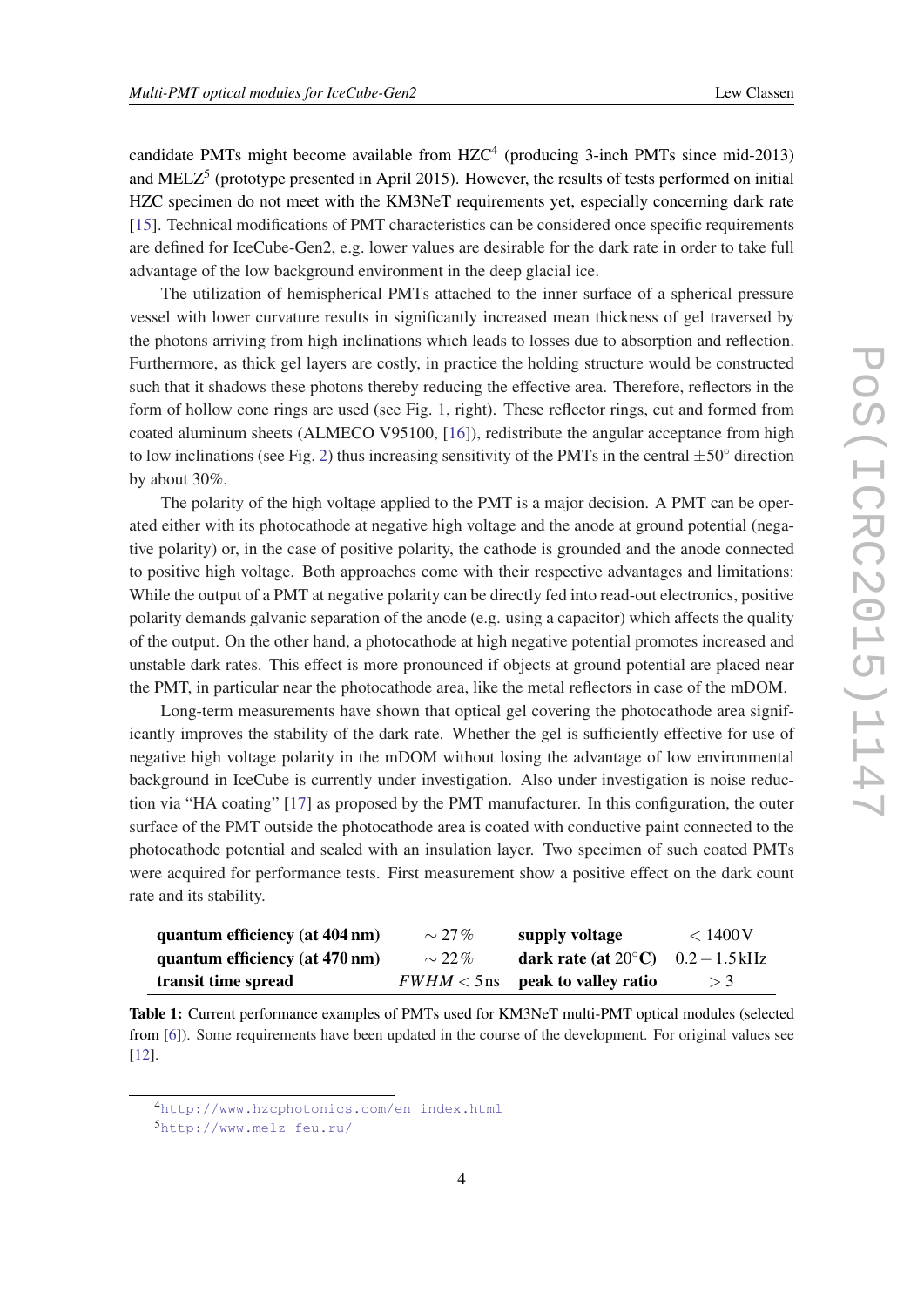<span id="page-4-0"></span>

Figure 2: Angular acceptance of a single Hamamatsu R12199-02 PMT in different configurations. The effective area values were calculated normalizing the measured relative signal amplitudes to the geometrical photo-cathode area for perpendicular incidence. The measurement was performed for a bare PMT *(triangle)* and a reflector equipped PMT mounted on a holding structure *(circle)*. Effective areas from a Geant4 simulation of the two setups (*grey*: bare PMT, *orange*: PMT with reflector) are shown for comparison. Error bars indicate the statistical uncertainties. Simulation is described in section 3.1.

#### 2.3 Electronics development

The baseline data acquisition aims at providing information equivalent to the current single PMT technology, enhanced by the pattern of the hit distribution across the PMTs. This leads to a dual digitization approach: On the one hand, the waveform from the sum of the individual PMT signals is digitized. It is unfolded into single photoelectron pulses using a corresponding template waveform. This information can be used to recover the original signal shape. On the other hand, the individual waveforms produced by the PMTs are converted to a time-over-threshold (ToT) step function at the base (via base-borne ASICs or discrete components). The ToT signals are sent to the main logic board, featuring an FPGA and a synchronized clock with a TDC unit, for digitization providing additional time-stamped ToT information for each PMT. Alternative approaches under investigation are extraction of multiple ToTs, local digitization at the base using very fast comparators or the measurement of the pulse maximum during the above-threshold state to discriminate between single high-amplitude signals and multiple low-amplitude pulses arriving in quick succession. Final decisions on the read-out technique will also consider the available data bandwidth of about 1 MBit/s and a total power budget of less than 4 W per optical module. A corresponding lowpower active PMT base, including front-end readout electronics, is currently under development.

### 3. Simulation efforts

#### 3.1 Angular acceptance

The angular acceptance properties of the module were investigated using a Geant4-based [\[18](#page-7-0)] Monte-Carlo simulation of the "effective sensitive area" as a function of photon incident angle and wavelength. The mDOM as modeled in Geant4 includes the glass vessel, a gel infill and reflective cones with their respective optical properties (refractive index, absorption length and scattering length) as well as a totally absorbing PMT holding structure. The PMT model consists of a solid glass bulb containing the photocathode. The rear of the photocathode half-ellipsoid is shielded against photons with a totally absorbing disc. The mDOM is placed in ice with the appropriate refractive index and infinite absorption and scattering length. In the current setup, photon propaga-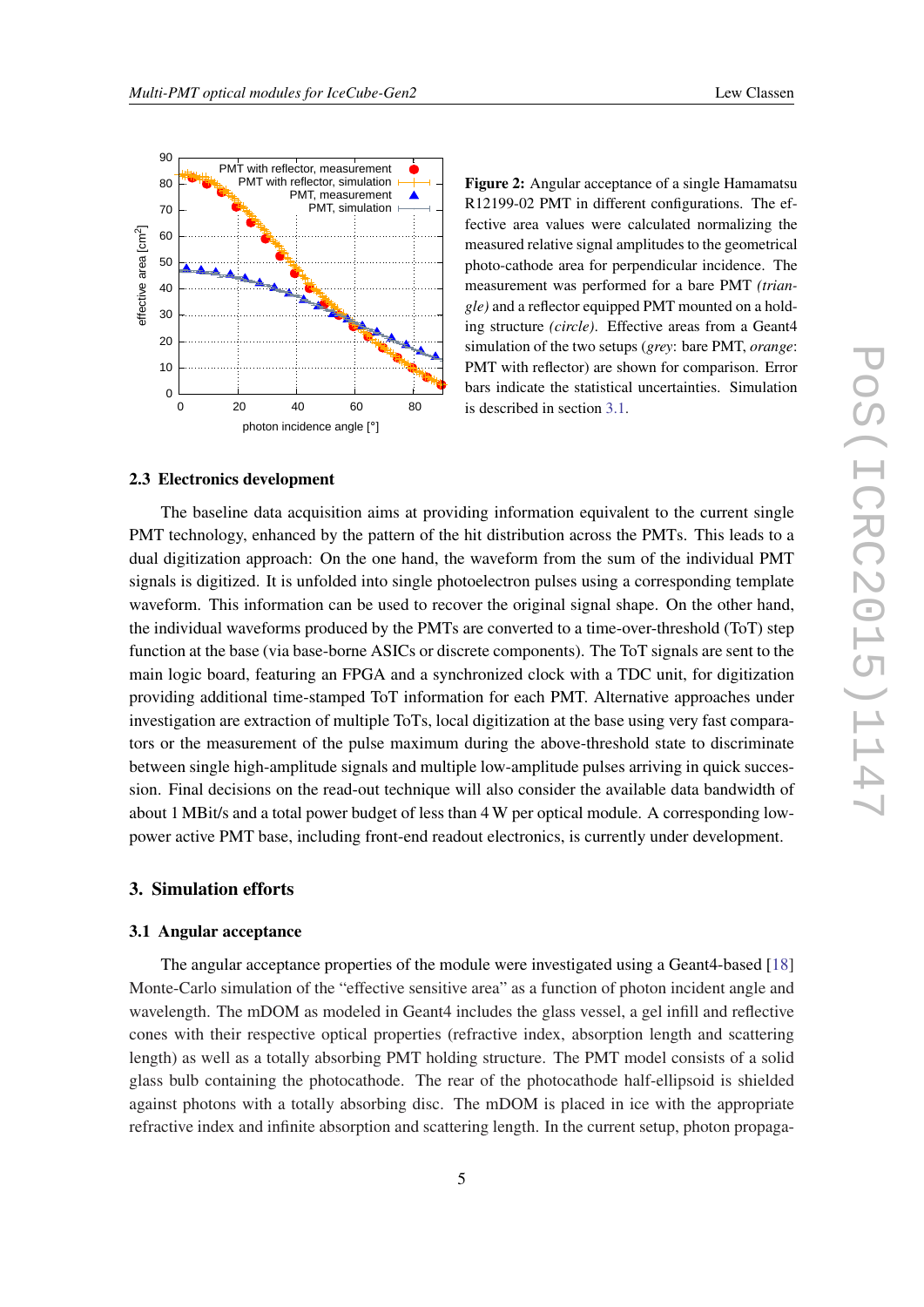<span id="page-5-0"></span>

Figure 3: Left: Hammer projection of the mDOM photon acceptance represented as effective area as a function of direction of the incident photons in zenith angle  $(\theta)$  and azimuth  $(\phi)$ . Values are shown for different original photon wavelengths obtained from a Monte-Carlo simulation based on Geant4. The module was oriented as shown in Fig. [1](#page-2-0) with vertically down-going photons corresponding to  $\theta = 0^{\circ}$ . Due to the symmetry in the orientation of the PMTs inside the module each of the shown quadrants is representative of the total solid angle for the respective wavelength. For model details see section [3.1](#page-4-0) Right: Wavelength dependence of the mean mDOM effective area. Values were obtained averaging solid angle weighted Monte-Carlo results over  $4\pi$ . Statistical errors are calculated to be smaller than data points.

tion stops at the surface of the photocathode where the photon is registered neglecting the effects of the inner structure of the PMT (such as back-scattering of photons). The impact of the PMT's quantum efficiency is not included. A plane uniformly radiating parallel optical photons in normal direction ( $\lambda$  between 300 and 470 nm,  $N = 10^6$  per direction) is rotated around the module uniformly sampling the azimuth and zenith angles. The total fraction of photons reaching one of the photocathodes multiplied by the area of the radiator corresponds to the effective sensitive area of the module for a given direction equal to the normal of the plane. At the moment, the simulation was performed for R12199-02 type PMTs only. Results are shown in Fig. 3. The obtained distribution of the effective area features homogeneous coverage of the total solid angle. The dependence on the photon wavelength is dominated by the transmittance of the glass vessel. For means of comparison, a standard IceCube DOM was also simulated using the same approach showing an increase of the average effective area of the module by a factor of 2. To assess the validity of the model, it was also used to reproduce a lab measurement of the angular acceptance of a single PMT with and without a reflective cone (see Fig. [2](#page-4-0)). The glass vessel was removed and ice and gel were replaced by air to reflect lab conditions. Simulation and measurement do agree well, with maximum discrepancies below 5%. Reasons for the remaining differences are under investigation.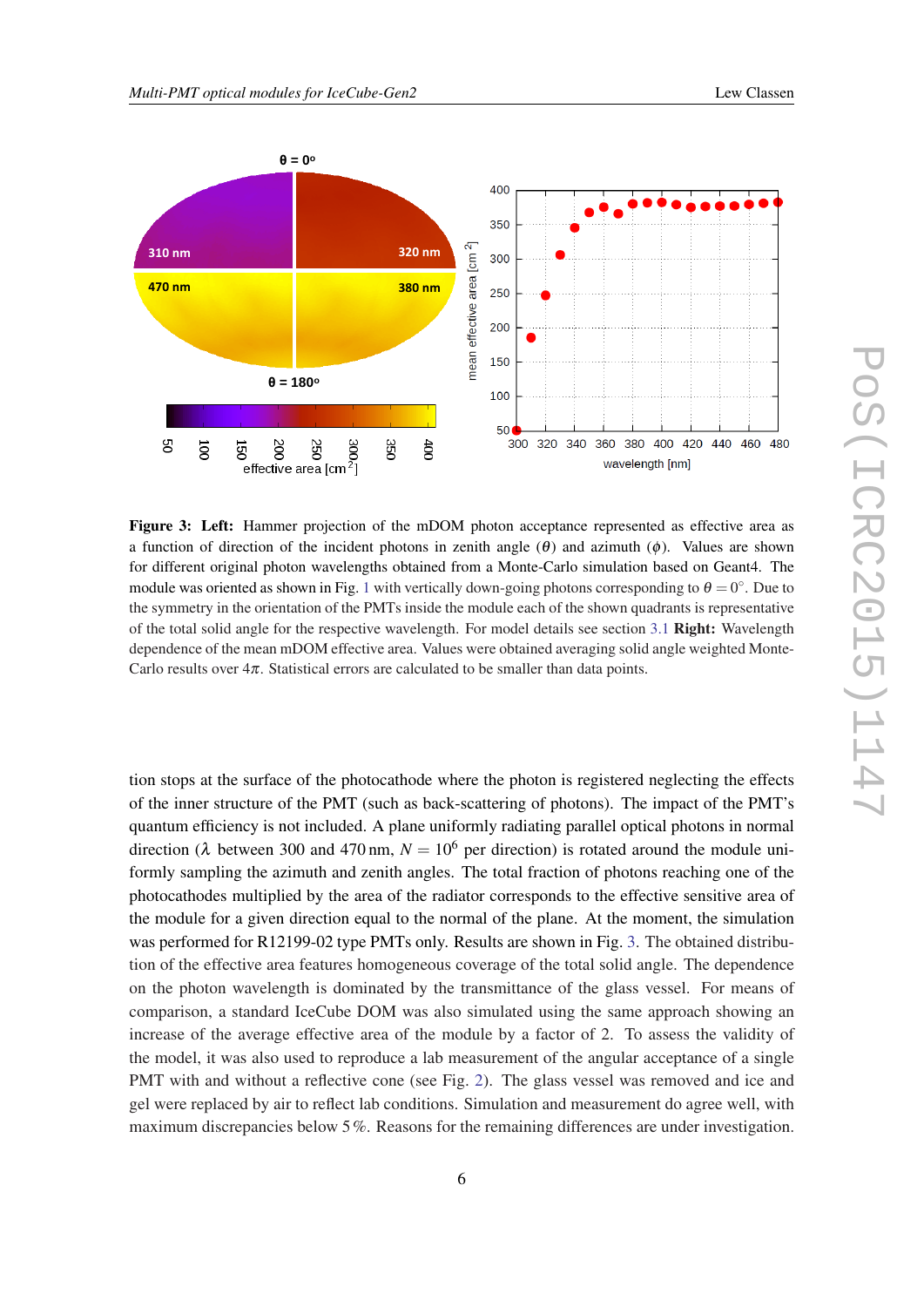## 3.2 mDOM detectors

In order to assess the impact of mDOMs on the performance of future high and low-energy detectors, a corresponding module was implemented in IceTray [[19\]](#page-7-0), the standard IceCube simulation framework. In this simulation, charged particles from the neutrino interaction are propagated with Geant4 which handles the energy loss and the production of Cherenkov radiation. Subsequently, the resulting Cherenkov photons are individually propagated through the ice taking into account the inhomogeneity of the ice properties  $(clsim<sup>6</sup>$  was used for photon propagation, ice properties modeling described in [[20](#page-7-0)]). Photons arriving at the surface of an optical module are stored. Propagation inside the module is performed via a simple ray tracing code neglecting refraction. A hit is registered when a photon intersects a PMT represented by a flat thin disc featuring the angular acceptance of a PMT with reflector as measured in the lab. As a further refinement, a signal waveform generator based on measured PMT characteristics will be added.

At present, the simulation is a 40 string detector geometry featuring 22 m string spacing and a vertical distance of three meters between the mDOMs. The same setup was also simulated using single PMT optical modules. For means of assessing the gain achieved for low-energy (few GeV) neutrino events in such detectors the total number of PMT hits for both detectors was calculated yielding a factor of  $\sim$  2 more hits for the mDOM detector which is in good agreement with the increase of effective area per optical module discussed in section [3.1.](#page-4-0) Simulations of high energy neutrino detectors and a potential future megaton-scale detector with sensitivity to events at and below the MeV range for proton decays and supernova neutrinos are in preparation.

## 4. Current project status and next steps

The design of the pressure vessels is being finalized and first specimen are expected to be available in late 2015. 3-inch PMTs from Hamamatsu are available and will be used in mDOM prototyping. A low-temperature (down to  $-70^{\circ}$ C) test bench has been set up to measure PMT and optical module properties crucial for the use in the deep ice such as the dark rate and background form radioactive decays in the glass in conditions closer to final application. Work on the design of the PMT base incorporating a pre-amplifier and time-over-threshold signal generation is in progress and options for the summation electronics and integration into the IceCube-Gen2 DAQ are being investigated. Simulations currently undertaken address the properties of the module itself as well as the impact of the utilization of mDOMs on the performance of IceCube-Gen2 and a potential future megaton sub-GeV neutrino detector which are expected to benefit from the increased effective area and superior information on the recorded photons.

# Acknowledgments

The low-power active PMT bases for the use in the mDOM project are developed by Andreas Bänisch, Jürgen Röber, Alexander Kölpin, and Stefan Lindner from the Institute for Electronics Engineering of the University of Erlangen-Nuremberg.

<sup>6</sup>C. Kopper, [<https://github.com/claudiok/clsim>]